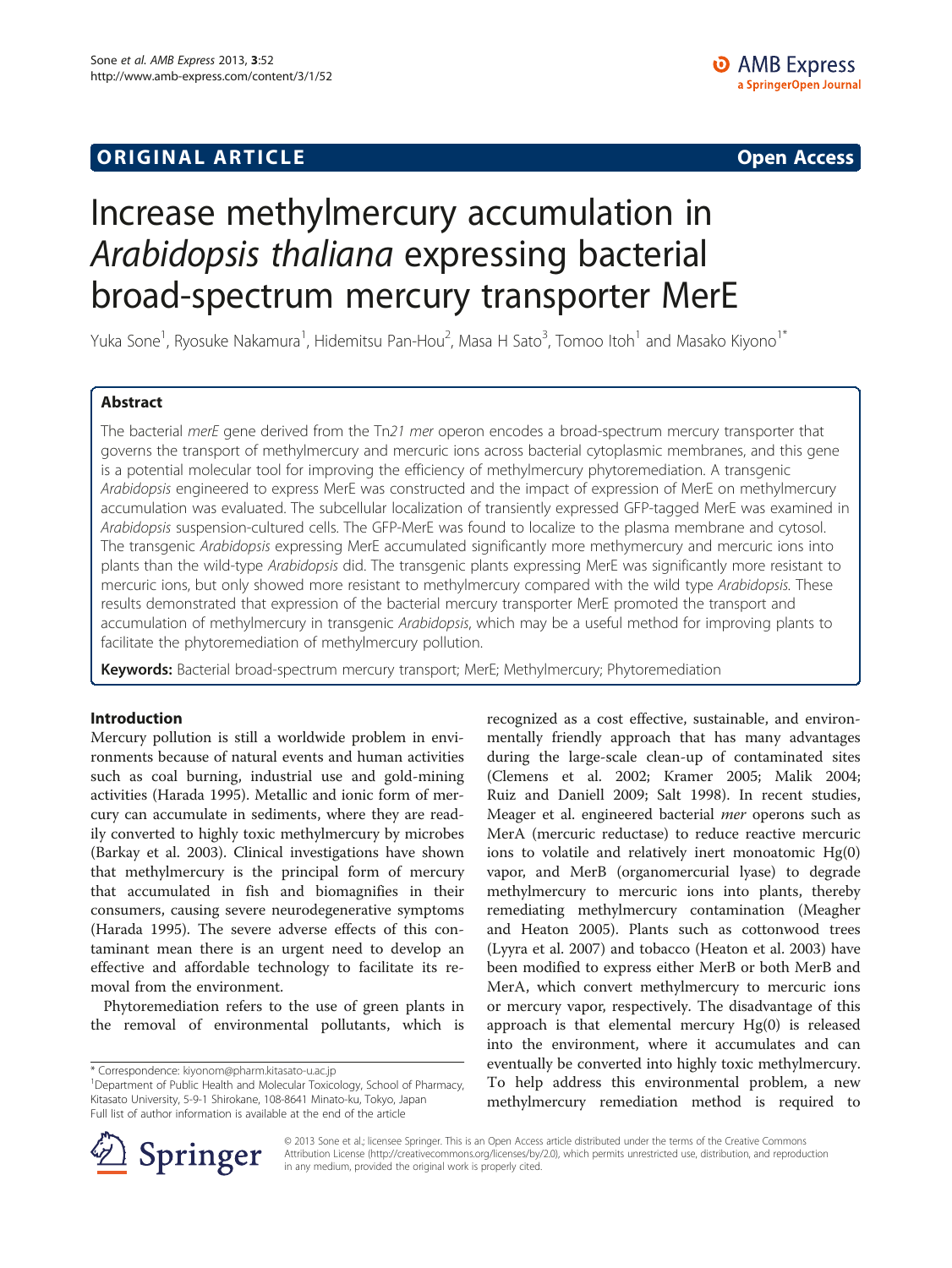<span id="page-1-0"></span>replace the *merA-*mediated mercury reduction mechanism so plant cells can accumulate methylmercury from contaminated sites without releasing mercury vapor into the ambient air.

In general, rehabilitation of metal-contaminated soils by plants requires a long time for the purification process to be completed. McGrath and Zhao reported that several months were required to reduce the mercury content by half in contaminated soils (McGrath and Zhao [2003](#page-6-0)). The expression of mercury transporter in the plant may provide a means of improving mercury uptake, thereby shortening the purification completion time. In a previous study, we demonstrated for the first time that the MerE protein encoded by pE4 is localized in the membrane cell fraction and that MerE is a novel, broad-spectrum mercury transporter, which governs the transport of  $CH<sub>3</sub>Hg(I)$  and  $Hg(II)$  across bacterial cytoplasmic membranes (Kiyono et al. [2009](#page-6-0); Sone et al. [2010\)](#page-6-0).

The current study evaluated the feasibility of engineering transgenic Arabidopsis plants to express bacterial broad-spectrum mercury transporter, MerE and its potential use in the phytoremediation of methylmercury pollution. This study showed that expression of MerE promoted the transport and accumulation of methylmercury in transgenic Arabidopsis. Enhanced methylmercury accumulation mediated by MerE represents one way for improving plants to be more suitable for use in phytoremediation of methylmercury pollution.

## Materials and methods

#### Materials and growth conditions

Table 1 shows the Escherichia coli (E. coli), Arabidopsis thaliana (A. thaliana) -cultured cells and plasmids used in this study. E. coli XL1-Blue was grown at 37°C in Luria-Bertani (LB) medium and used for routine plasmid propagation. When necessary, the medium was supplemented with 25 μg/mL kanamycin. Suspension-cultured A. thaliana cells were maintained in Murashige and Skoog (MS) medium on a rotary shaker at 22°C with

continuous white light and sub-cultured once a week. A. thaliana ecotype Columbia was used for the plant transformations. The seeds produced were germinated and grown on jiffy-7 peat pellets, whereas the surfacesterilized seeds were sown onto MS agar plates. The plants were grown in an environmental growth chamber (Sanyo, Tokyo, Japan) at 22°C in long-day (16 h light/8 h dark) conditions.

#### Enzymes and reagents

The restriction enzymes, the DNA ligation kit and Taq polymerase were obtained from Takara Shuzo Corp. (Kyoto, Japan). Analytical reagent grade mercury was purchased from Wako Chemicals (Tokyo, Japan).

#### Plasmid construction

The recombinant plasmids and oligonucleotide primers used in this study are described in Table 1 and Table [2](#page-2-0), respectively. The plasmid pE18 that carried the *gfp-merE* fusion gene was constructed in pUC18 as follows. A 0.23 kb fragment containing merE was PCR-amplified using the primers U-Bgl-merE and L-Kpn-merE, which contained BglII and KpnI sites. The pE4 plasmid (Kiyono et al. [2009](#page-6-0)) was used as a template. After digestion the PCR product with BglII and KpnI, the fragment was cloned into the corresponding sites in CaMV35SsGFP(S65T)-NOS3′ (Uemura et al. [2004](#page-7-0)) and sequenced, and then designated as pE18.

The plasmid pMAE2 that carried the *merE* gene was constructed in pMAT137 (Matsuoka and Nakamura [1991](#page-6-0)) as follows. The primers U-Not-merE and L-XbamerE were used to amplify the *merE* region (0.23 kb) with pE18 as a template. After digestion the PCR products with NotI-XbaI, the fragment was cloned into the NotI-XbaI sites of pMAT137. The cloned fragment was sequenced and the resulting plasmid was designated as pMAE2.

|  |  |  |  | Table 1 Strains and plasmids used in this study |  |  |  |  |  |
|--|--|--|--|-------------------------------------------------|--|--|--|--|--|
|--|--|--|--|-------------------------------------------------|--|--|--|--|--|

| Strains and plasmids                           | Description of relevant features(s)                                                                               | Reference or source          |  |
|------------------------------------------------|-------------------------------------------------------------------------------------------------------------------|------------------------------|--|
| <b>Strains</b>                                 |                                                                                                                   |                              |  |
| Ecoli XI 1-Blue                                | recaAl endAl gyrA96 thi hsdR17 supE44 relAl<br>$lac/$ F::Tn/0proAB + $lac1q$ $lacZM15$ traD36                     | (Bullock et al. 1987)        |  |
| Arabidopsis thaliana suspension-cultured cells | Alex                                                                                                              | (Ueda et al. 2001)           |  |
| Plasmids                                       |                                                                                                                   |                              |  |
| pE4                                            | meR-o/p-merE in pKF19k                                                                                            | (Kiyono et al. 2009)         |  |
| pMAT137                                        | None: binary expression vector with a CaMV35S promoter<br>produced by tandem duplication of the enhancer sequence | (Matsuoka and Nakamura 1991) |  |
| CaMV35S(S65T)-NOS3'                            | GFP in pUC18                                                                                                      | (Uemura et al. 2004)         |  |
| pE18                                           | GFP-MerE in pUC18                                                                                                 | This study                   |  |
| pMAE2                                          | MerE in pMAT137                                                                                                   | This study                   |  |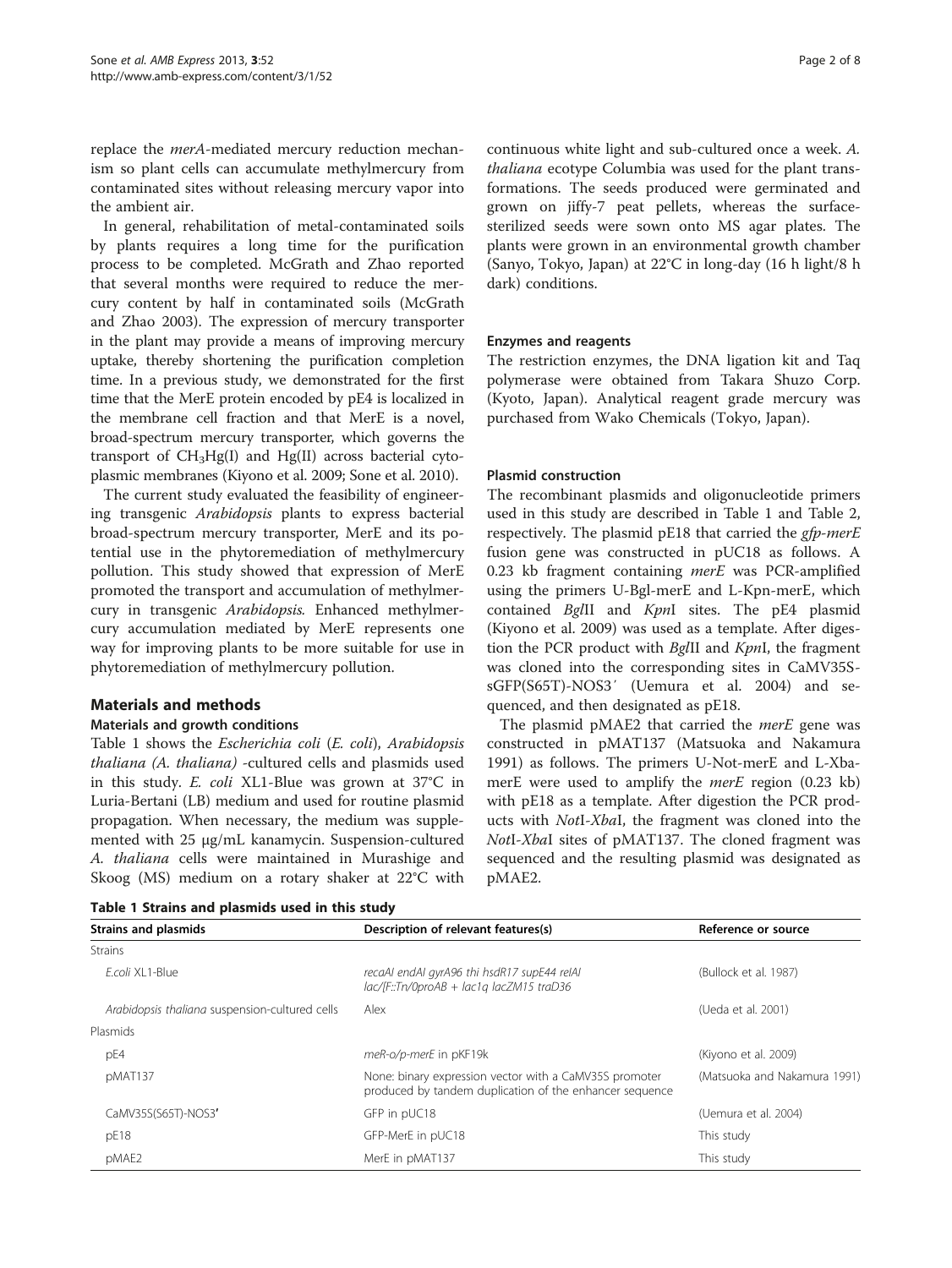<span id="page-2-0"></span>Table 2 Oligonucleotide primers used in this study

| Primer             | Oligonucleotide $(5' \rightarrow 3')$  |
|--------------------|----------------------------------------|
| U-Bal-merE         | GAAGATCTATGAACGCCCCTGACAAA             |
| L-Kpn-merE         | GGGGTACCTCATGATCCGCCCCGGAA             |
| U-Not-merF         | AAGGAAAAAAGCGGCCGCATGAACGCCCCTGACAAACT |
| L-Xha-merF         | GCTCTAGATCATGATCCGCCCCGGAAGG           |
| U-321NPTII         | ATTGAACAAGATGGATTGCA                   |
| <b>I-1109NPTII</b> | GAAGAACTCGTCAAGAAGGC                   |
| $\beta$ - ACT-Fd   | CAACTGGGACGACATGGAGA                   |
| B- ACT-Rv          | GATCCACATCTGCTGGAAGG                   |

## Confocal laser scanning microscopy

GFP-fused proteins were transiently expressed in A. thaliana suspension-cultured cells using a published method (Uemura et al. [2004\)](#page-7-0). Cells transformed with pE18 were viewed without fixation under an Olympus BX60 fluorescence microscope, which was equipped with a Model CSU10 confocal scanner (Yokogawa Electric) (Nakano [2002\)](#page-6-0) and a Zeiss LSM510 META or LSM5 PASCAL microscope, which were equipped with green HeNe and argon lasers.

## Transformation of plants and confirmation of transgenic plants

The pMAE2 plasmid was introduced into Agrobacterium tumefaciens (A. tumefaciens) via electroporation (Mozo and Hooykaas [1991](#page-6-0)). A. tumefaciens was grown at 25–28°C in LB medium added with 25 μg/mL kanamycin and employed for the transformation of A. thaliana. A. thaliana ecotype Columbia plants were transformed using the floral dip method (Clough and Bent [1998\)](#page-6-0) by Inplanta Innovations Inc. (Kanagawa, Japan). The progeny seedlings were selected on MS medium containing 50 mg/L kanamycin. The third generations of  $merE$ transgenic plants  $(T_3)$  were used for all experiments described in this paper.

Plant genomic DNA was isolated from transformed and untransformed leaves using the FTA Kit (GE Healthcare, Buckinghamshire, England) in accordance with the manufacturer's instructions. The target genome DNA was amplified using specific primers, i.e., U-Not-merE and L-Xba -merE for *merE*, according to the manufacturer's instructions (Table 2). The primers U-321NPTII and L-1109NPTII were used to amplify NOS-NPTII in each PCR reaction, as control (Table 2). The PCR products were separated on 2% agarose gels and visualized by ethidium bromide staining.

Quantitation of mRNA levels by reverse transcription PCR Total RNA was extracted from cells using an RNeasy Plant Mini Kit (Qiagen, CA, USA), according to the manufacturer's instructions. The Superscript First-strand Synthesis System for reverse transcription PCR (Life Technologies, CA, USA) was used to prepare singlestranded cDNA. The target cDNAs were amplified using specific primers, i.e., U-Not-merE and L-Xba-merE to merE, according to the manufacturer's instructions. The primers β-ACT-Fd and β-ACT-Rv were used to amplify ACT1 in each PCR reaction as controls (Table 2). The PCR products were separated on 2% agarose gels and visualized by ethidium bromide staining.

#### Subcellular fractionation of Arabidopsis tissues

To generate roots, surface-sterilized A. thaliana seeds were germinated in sterile MS liquid medium with 100 rpm shaking using a rotary shaker in dark conditions. The roots of 14-day-old plants were homogenized in a grinding buffer, which contained 50 mM Tris–HCl, pH 7.5, 250 mM sorbitol, 5 mM EDTA, 5 mM EGTA, 1 mM dithiothreitol, and 100 μM p-(amidinophenyl) methanesulfonyl fluoride hydrochloride (APMSF). The homogenate was filtered through four layers of Miracloth (EMD Biosciences, Darmstadt, Germany), and centrifuged at  $10,000 \times g$  for 10 min. The supernatant was centrifuged at  $100,000 \times g$  for 30 min and the precipitate was then suspended in the grinding buffer.

## SDS-PAGE and immunoblotting

Proteins were separated by SDS-PAGE and transferred to an Immobilon-P membrane (Millipore, Billerica, USA). After blocking with de-fatted milk, the membrane filter was incubated with rabbit anti-MerE polyclonal antibody (Kiyono et al. [2009](#page-6-0)). The membranes were washed and reacted with peroxidase-conjugated anti-rabbit IgG antibody (Sigma Aldrich, MO, USA). Anti-MerE polyclonal and peroxidase-conjugated anti-rabbit IgG antibodies were used at a dilution of 1:3,000. Chemiluminescent reagents ECL (GE Healthcare, Chalfont St Giles, UK) were used to detect antigens.

## Mercury accumulation

 $T<sub>3</sub>$  transgenic plants were cultured in MS gellan gum plates with different concentrations of  $HgCl<sub>2</sub>$  or  $CH<sub>3</sub>Hg$ Cl for 2 weeks at 22 $\degree$ C. After treatment with 10  $\mu$ M HgCl<sub>2</sub> or 0.3 μM CH<sub>3</sub>HgCl, the total amount of mercury accumulated by an entire plant was determined as follows, using 60 plants in total. Entire plants samples were digested with a concentrated acid mixture (nitric acid: perchlonic acid = 4: 1) for 4 h at  $90^{\circ}$ C and their total cellular mercury contents were measured using an atomic absorption spectrometry analyzer HG-310 (Hiranuma, Japan). The standard deviation of the measurements was less than 10%.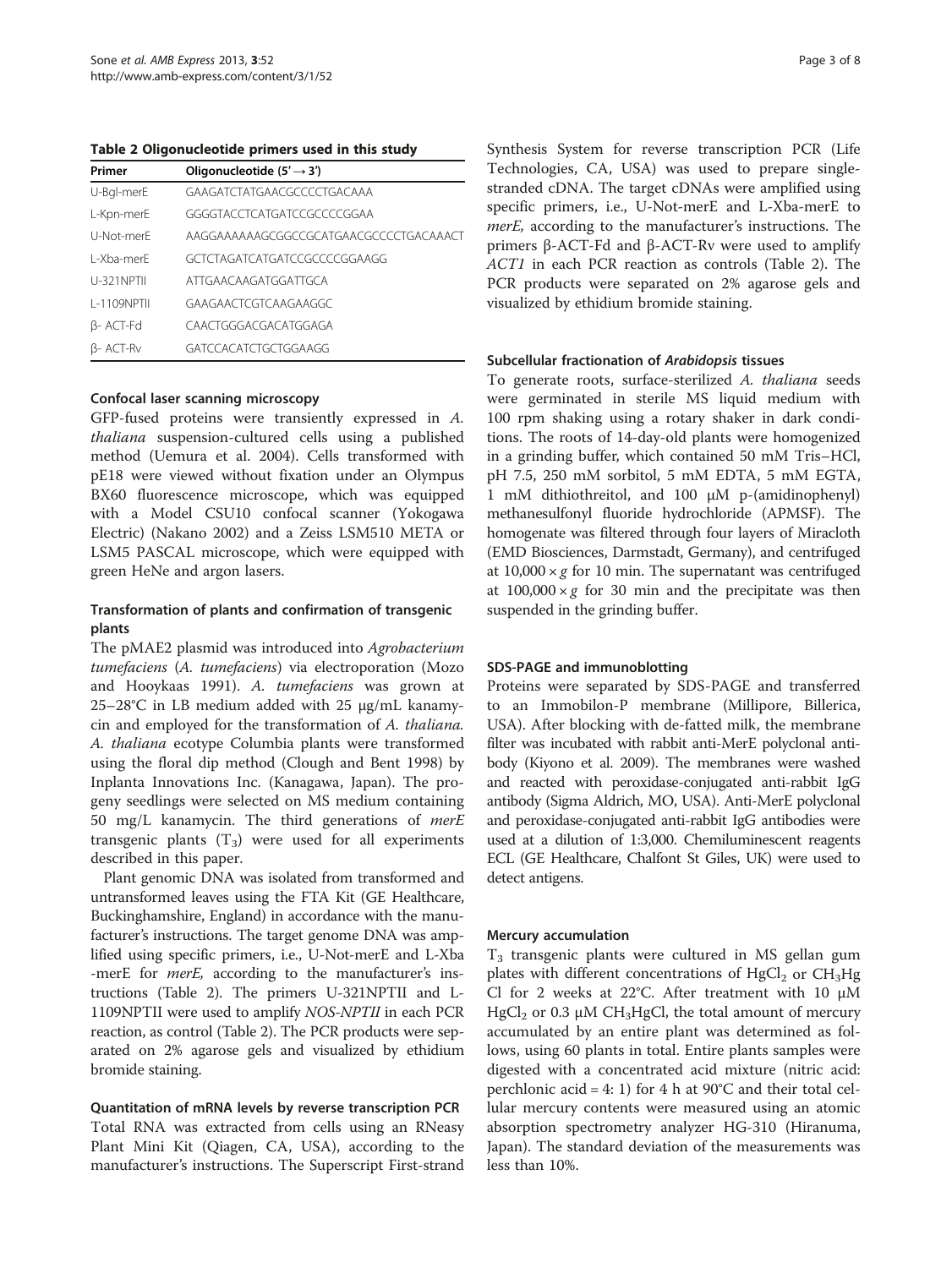#### Mercury resistance

The sensitivities of  $T_3$  transgenic plants to mercury were tested using the following method. The sterilized seeds from wild-type and transgenic plants were aligned in a horizontal array of MS gellan gum plates, which contained 5  $\mu$ M HgCl<sub>2</sub> or 0.3  $\mu$ M CH<sub>3</sub>HgCl, where they the seeds germinated and grew vertically. The root lengths of the seedlings were measured after 2 weeks' cultivation at 22°C.

## Statistical analysis

Data analysis was performed using the statistical tools (Student's t-test) of Microsoft Excel software.

## Results

## Cellular localizations of GFP-MerE in suspension-cultured plant cells

To determine the subcellular localization of GFP-fusion proteins in suspension-cultured plant cells, GFP-tagged MerE was expressed transiently (Figure 1A) and its fluorescence was visualized by confocal laser scanning microscopy (Figure 1B). GFP-MerE was detected primarily in the endoplasmic reticulum (Closed arrowheads in Figure 1B), but some fusion proteins were detected in the plasma membrane (Open arrowheads in Figure 1B).

## Expression of MerE in transgenic plants

The PCR-amplified *merE* DNA fragment was subcloned into a binary vector, pMAT137, to generate the plasmid pMAE2 (Figure [2A](#page-4-0)). The plasmid was transformed into A. thaliana ecotype Columbia via Agrobacterium-medi-ated gene transfer (Clough and Bent [1998](#page-6-0)). Eleven merE independent transgenic lines were obtained by selection using MS medium containing 50 mg/L kanamycin. The MerE transformants exhibited no distinctive phenotypes. For instance, the MerE transgenic plants had an equally normal growth as wild-type Arabidopsis. Six of eleven merE transgenic lines (lines E2, E3, E4, E5, E6, and E7) were selected for further studies. To confirm the presence of the *merE* transgene in the transgenic plants, total genomic DNA was extracted from the mature leaves of  $T_3$  progeny, and the regions of the introduced merE fragments were amplified using the genomic DNA as a template. As expected, 0.23 kb PCR fragment was detected in the *merE* (lines E2, E3, E4, E5, E6 and E7) when U-Not-merE/L-Xba-merE were used as PCR primers (Figure [2B](#page-4-0)). The expression levels of merE in plants were determined by reverse transcription-PCR (RT-PCR). The total RNA was isolated from leaves and specific primers were used to detect merE and Actin mRNA. The *merE* mRNA was detected in all transformants tested (Figure [2C](#page-4-0)). There was no significant difference in the mRNA levels of the individual transgenic lines, so the E2 transgenic plant was selected for further studies.

The expression levels of MerE protein were measured in transgenic plants (lines E2) by immunoblot analysis using a polyclonal anti-MerE antibody, which was prepared in a previous study (Kiyono et al. [2009](#page-6-0)). A novel protein band of 8 kDa, which reacted specifically with the anti-MerE antibody, was identified in the crude cell extract and crude membrane fraction from transgenic plants (Figure [3](#page-4-0), lane 1&3), whereas no protein band reacted with anti-MerE antibody was detected in the soluble fraction (Figure [3,](#page-4-0) lane 2). The protein size was consistent with the size predicted from the translation of the DNA sequence of the *merE* gene. These results demonstrated that the merE gene in transgenic plants was transcribed and translated into proteins with molecular mass of 8 kDa, which were probably located in the membrane fraction.

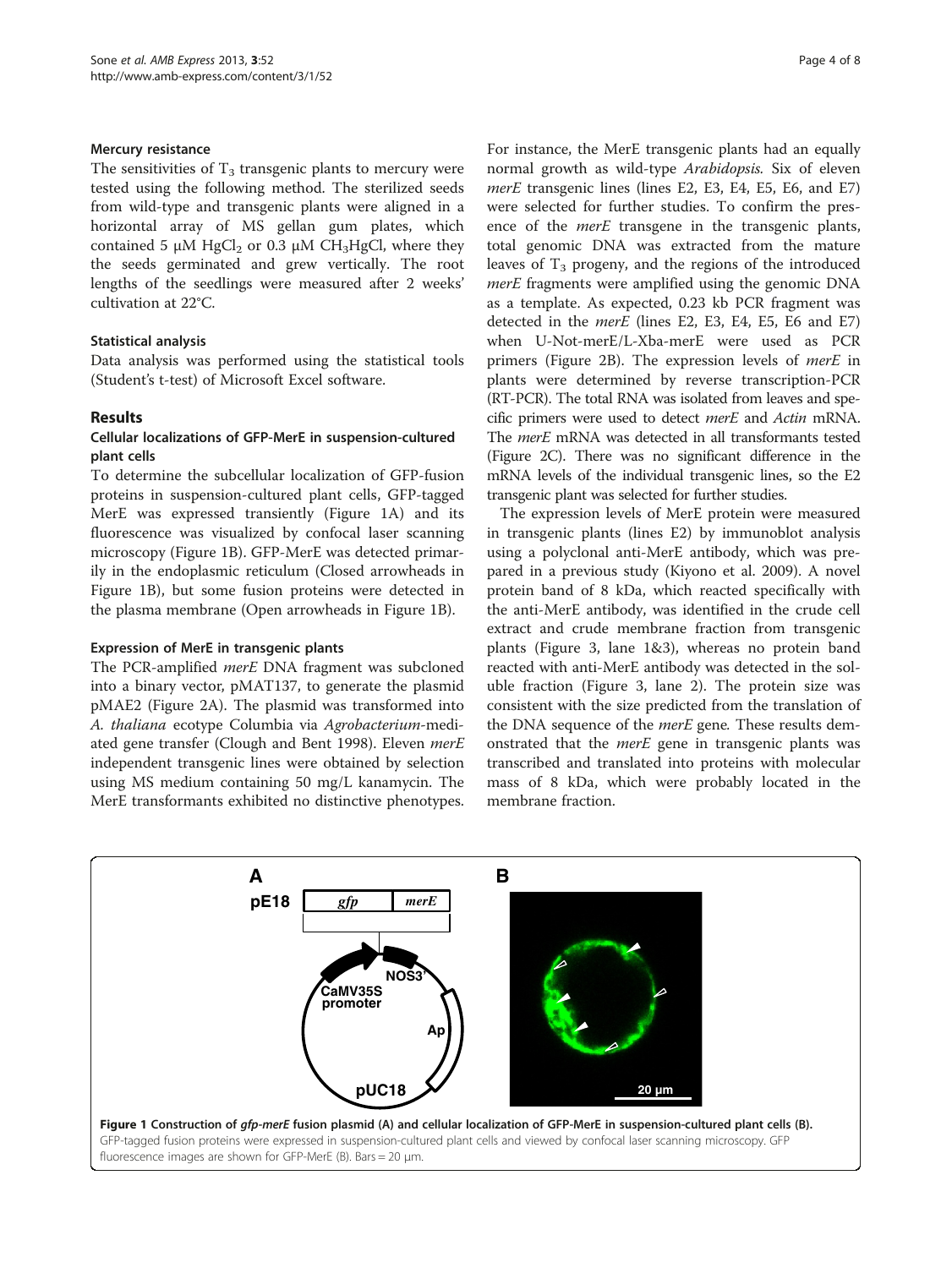<span id="page-4-0"></span>

pMAE2 (A). Confirmation of the expression of merE (E2, E3, E4, E5, E6, and E7) in transgenic plants based on genomic PCR expression analysis (B). Expression analyses of merE (E2, E3, E4, E5, E6, and E7) in transgenic plants, which were determined by reverse transcription PCR (C). Transgenic plants were grown on MS gellan gum plates. Plates were incubated at 22°C for 2 weeks. Genome DNA prepared from transgenic plants and used for genomic PCR analysis of merE (U-Not-merE and L-Xba-merE) and NPT II (U-321NPTII and L-1109NPTII). The total RNA was prepared from transgenic plants and used for reverse transcription PCR analysis to determine the merE (U-Not-merE and L-Xba-merE) and Actin (primer β-ACT-Fd and β-ACT-Rv) transcription levels.

## Effect of MerE expression on mercury accumulation and mercury resistance in transgenic plants

Mercury accumulation was determined in transgenic Arabidopsis plants after exposure to  $HgCl<sub>2</sub>$  or  $CH<sub>3</sub>HgCl$  in MS gellan gum plates for 2 weeks. After treatment with 10 μM HgCl<sub>2</sub>, the amount of mercury accumulated in the entire *merE* transgenic plants were higher than that in wild-type plants (Figure [4](#page-5-0)A). After treatment with 0.3 μM CH3HgCl, the amount of mercury accumulated in the entire *merE* transgenic plants were about 2-fold higher than that in the wild-type plants (Figure [4B](#page-5-0)).

The effect of MerE expression on mercury resistance was evaluated in transgenic Arabidopsis plants (lines E2) by monitoring the root and shoot growth of seedlings after exposure to  $HgCl<sub>2</sub>$  or  $CH<sub>3</sub>HgCl$  in MS gellan gum plates for 2 weeks. In the absence of mercury, *merE* transgenic plants exhibited the same normal growth as wild-type Arabidopsis (Figure [5](#page-5-0)A). In the presence of 5 μM HgCl<sub>2</sub> or 0.3 μM CH<sub>3</sub>HgCl, root and shoot growth



protein applied in each lane was 25 μg. The arrow indicates

MerE (8 kDa).

were inhibited in transgenic seedlings and wild-type Arabidopsis (Figure [5](#page-5-0)A). However, the shoot and root growth of the *merE* transgenic seedlings indicated significant tolerance compared with wild-type Arabidopsis in the presence of 5  $\mu$ M HgCl<sub>2</sub> (Figure [5A](#page-5-0)–C). The shoot and root growth of merE transgenic seedlings also appeared to be better than that of wild-type Arabidopsis in the presence of 0.3  $\mu$ M CH<sub>3</sub>HgCl (Figure [5](#page-5-0)A–C).

## **Discussion**

Phytoremediation, using green plants to remove environmental pollutants including hazardous toxic metals removal from a large volume of contaminated sites is recognized as a cost-effective, sustainable and aesthetically pleasing technology (Tong et al. [2004](#page-6-0)). However, the use of plants, like all biological methods, does not allow 100% removal of contaminants because the remediation rates decrease as the concentrations of contaminant decrease (Clemens et al. [2002](#page-6-0)). In addition, phytoremediation is a slow process that requires a long time to complete the purification (McGrath and Zhao [2003\)](#page-6-0). These potential faults may predominantly result from the low metaluptake activity and thereby limit its usefulness for practical application.

Among the strategies being used to overcome these disadvantages is the use of metal transporter to boost the uptake and transport of metal from soil into transgenic plants (Song et al. [2003](#page-6-0)). Expression of heavy metal transporter or periplasmic Hg(II)-binding protein genes under the control of a constitutive or inducible promoter may provide a means of improving metal uptake, thereby shortening the phytoremediation completion time (Kiyono et al. [2013;](#page-6-0) Kiyono et al. [2012;](#page-6-0) Nagata et al. [2009](#page-6-0);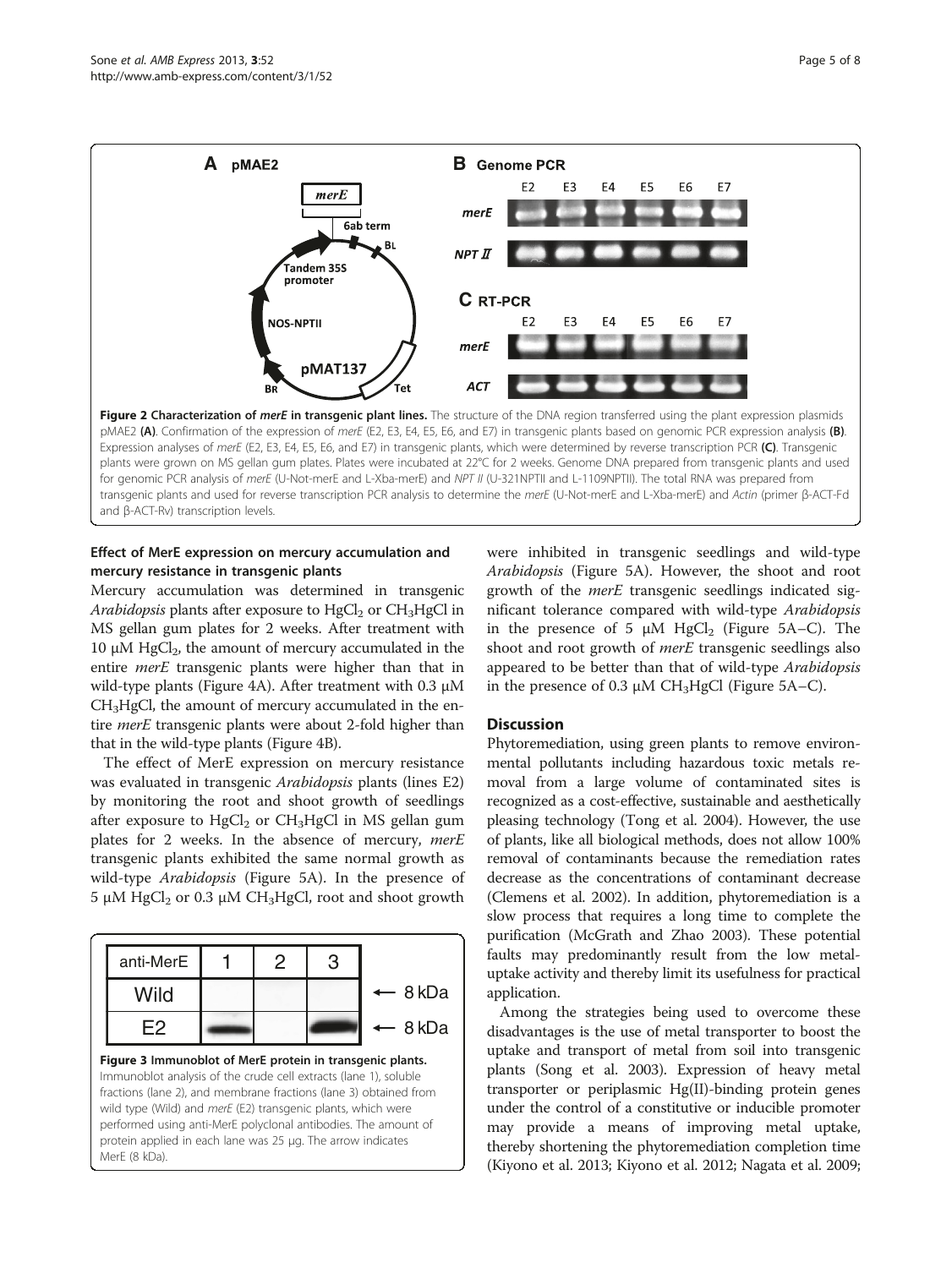

<span id="page-5-0"></span>

Hsieh et al. [2006](#page-6-0)). In the present study, a transgenic Arabidopsis plants engineered to express mercury transporter, MerE (Kiyono et al. [2009;](#page-6-0) Sone et al. [2010](#page-6-0)) was constructed and the impact of expression of MerE on methylmercury accumulation was evaluated.

By using the Agrobacterium-floral dip method, many independent transgenic Arabidopsis plants were obtained. The results obtained by genomic PCR (Figure [2B](#page-4-0)), RT-PCR (Figure [2C](#page-4-0)) and immunoblot (Figure [3](#page-4-0)) analysis demonstrated that the *gfp* tagged *merE* was successfully integrated into the genome of Arabidopsis plants and substantially transcribed into mRNA and then translated into the expected fusion proteins in the transgenic plants. Transgenic Arabidopsis plants expressing merE grew vigorously at rates similar to those of wild-type plants, without exhibiting notable symptoms of stress (Figure 5A).



These results suggest that the integration of *merE* gene had no deleterious effects on the plant growth. The transgenic Arabidopsis expressing MerE accumulated significantly more  $Hg(II)$  and  $CH<sub>3</sub>Hg(I)$  than the wild-type Arabidopsis from the mercurial-containing medium (Figure 4). These results reveal that MerE is indeed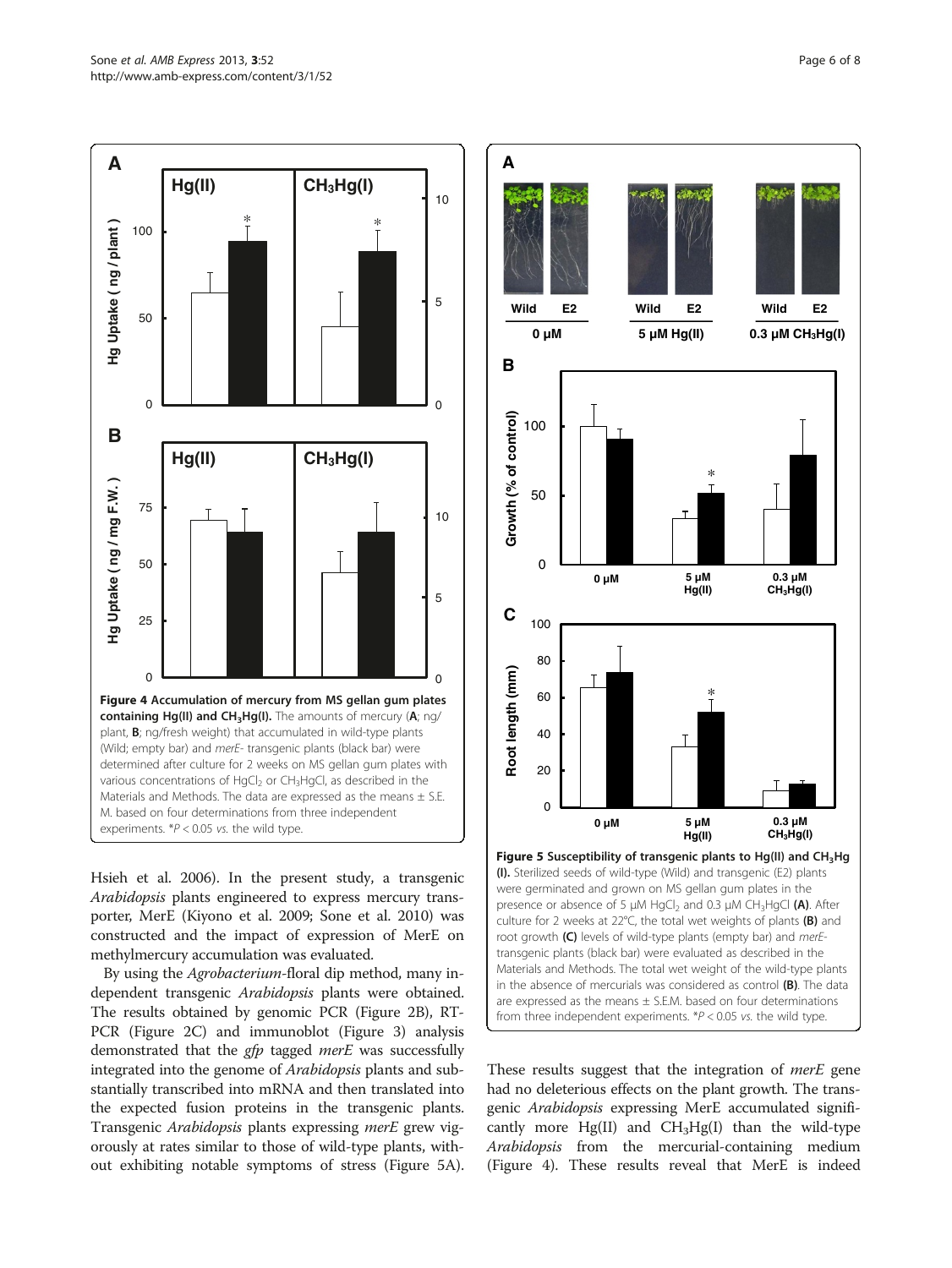<span id="page-6-0"></span>functional as a broad-spectrum mercury transporter in transgenic Arabidopsis, and suggest that accelerated mercurials uptake into the plants mediated by MerE would provide one possible way for shortening the completion time of phytoremediation of mercury pollution.

Growth in a relatively higher concentration of mercurials and constitutive expression of mercury transport activity seem to be necessary for the plants applied in mercury remediation. The transgenic Arabidopsis displayed a relatively high level of Hg(II) and CH3Hg(I) resistance compared with the wild type (Figure [5\)](#page-5-0). These results demonstrated that the toxic Hg(II) and  $CH<sub>3</sub>Hg(I)$  in the culture medium may have been transported into plant cells by the integrated  $merE$  and substantially inactivated in the cells by the physiological activity of the plant.

Phytoremediation is an effective and aesthetically pleasing technique for cleaning up soils contaminated with mercurials where excavation or bioremediation is not practical or possible (Heaton et al. 2003; Lyyra et al. 2007; Meagher and Heaton 2005). However, the technique is still in its infancy stage. This study showed that the expression of the bacterial mercury transporter MerE promoted the transport and accumulation of mercuric ions and methylmercury in transgenic Arabidopsis, which may be a useful method to facilitate the improvement of plants that could be applied to the phytoremediation of mercuric ions and methylmercury pollution. It is hoped that the efficiency of these newlydesigned transgenic Arabidopsis plants will be validated in field experiments in the near future.

#### Competing interests

The authors declare that they have no competing interests.

#### Authors' contributions

YS carried out the molecular studies, characterized transgenic plants, participated in analysis of mercury accumulation and resistant, and helped to prepare the manuscript. RN contributed valuable suggestions to the study. MHS carried out the cellular localization of GFP-MerE and supervised experimental design. HPH and TI supervised experimental design and revised the manuscript for submission. MK conceived and conducted the conception and design of the study and drafted the manuscript. All authors read and approved the final manuscript.

#### Acknowledgments

We thank Miss. Y. Oka, Mr. H. Tojo, Miss. M. Kaburagi and Miss. C. Kageyama for their technical assistance. This work was supported in part by a Grant-in-Aid for Young Scientists (B) (No. 24790128) to Y.S. and a Grant-in-Aid for Scientific Research (C) (No. 24510104) to M.K. from the Ministry of Education, Science and Culture, Japan.

#### Author details

<sup>1</sup>Department of Public Health and Molecular Toxicology, School of Pharmacy, Kitasato University, 5-9-1 Shirokane, 108-8641 Minato-ku, Tokyo, Japan. <sup>2</sup>Faculty of Pharmaceutical Sciences, Setsunan University, 45-1 Nagaotogecho, 573-0101 Hirakata, Osaka, Japan. <sup>3</sup>Graduate School of Life and Environmental Sciences, Kyoto Prefectural University, 1-5, Shimogamonakaragi-cho, 606-8522 Sakyo-ku, Kyoto, Japan.

#### Received: 22 July 2013 Accepted: 29 August 2013 Published: 3 September 2013

#### References

- Barkay T, Miller SM, Summers AO (2003) Bacterial mercury resistance from atoms to ecosystems. FEMS Microbiol Rev 27(2–3):355–384. doi:10.1016/s0168-6445 (03)00046-9
- Bullock WO, Fernandez JM, Short JM (1987) XL1-Blue: a high efficiency plasmid transforming recA Escherichia coli strain with β-galactosidase selection. BioTechniques 5:376–379
- Clemens S, Palmgren MG, Kramer U (2002) A long way ahead: understanding and engineering plant metal accumulation. Trends Plant Sci 7(7):309–315
- Clough SJ, Bent AF (1998) Floral dip: a simplified method for Agrobacteriummediated transformation of Arabidopsis thaliana. Plant J 16(6):735–743
- Harada M (1995) Minamata disease: methylmercury poisoning in Japan caused by environmental pollution. Crit Rev Toxicol 25(1):1–24. doi:10.3109/ 10408449509089885
- Heaton AC, Rugh CL, Kim T, Wang NJ, Meagher RB (2003) Toward detoxifying mercury-polluted aquatic sediments with rice genetically engineered for mercury resistance. Environ Toxicol Chem 22(12):2940–2947
- Hsieh JL, Chen CY, Chiu MH, Chein MF, Chang JS, Endo G, Huang CC (2006) Expressing a bacterial mercuric ion binding protein in plant for phytoremediation of heavy metals. J Hazard Mater 161(2–3):920–925. doi:10.1016/j.jhazmat.2008.04.079
- Kiyono M, Sone Y, Nakamura R, Pan-Hou H, Sakabe K (2009) The MerE protein encoded by transposon Tn21 is a broad mercury transporter in Escherichia coli. FEBS Lett 583(7):1127–1131. doi:10.1016/j.febslet.2009.02.039
- Kiyono M, Oka Y, Sone Y, Tanaka M, Nakamura R, Sato MH, Pan-Hou H, Sakabe K, Inoue K (2012) Expression of the bacterial heavy metal transporter MerC fused with a plant SNARE, SYP121, in Arabidopsis thaliana increases cadmium accumulation and tolerance. Planta 235(4):841–850. doi:10.1007/ s00425-011-1543-4
- Kiyono M, Oka Y, Sone Y, Nakamura R, Sato MH, Sakabe K, Pan-Hou H (2013) Bacterial heavy metal transporter MerC increases mercury accumulation in Arabidopsis thaliana. Biochem Eng J 71:19–24. doi:10.1016/j. bej.2012.11.007
- Kramer U (2005) Phytoremediation: novel approaches to cleaning up polluted soils. Curr Opin Biotechnol 16(2):133–141. doi:10.1016/j. copbio.2005.02.006
- Lyyra S, Meagher RB, Kim T, Heaton A, Montello P, Balish RS, Merkle SA (2007) Coupling two mercury resistance genes in Eastern cottonwood enhances the processing of organomercury. Plant Biotechnol J 5(2):254–262. doi:10.1111/ j.1467-7652.2006.00236.x
- Malik A (2004) Metal bioremediation through growing cells. Environ Int 30(2):261–278. doi:10.1016/j.envint.2003.08.001
- Matsuoka K, Nakamura K (1991) Propeptide of a precursor to a plant vacuolar protein required for vacuolar targeting. Proc Natl Acad Sci USA 88(3):834–838
- McGrath SP, Zhao FJ (2003) Phytoextraction of metals and metalloids from contaminated soils. Curr Opin Biotechnol 14(3):277–282
- Meagher RB, Heaton AC (2005) Strategies for the engineered phytoremediation of toxic element pollution: mercury and arsenic. J Ind Microbiol Biotechnol 32(11–12):502–513. doi:10.1007/s10295-005-0255-9
- Mozo T, Hooykaas PJ (1991) Electroporation of megaplasmids into Agrobacterium. Plant Mol Biol 16(5):917–918
- Nagata T, Nakamura A, Akizawa T, Pan-Hou H (2009) Genetic engineering of transgenic tobacco for enhanced uptake and bioaccumulation of mercury. Biol Pharm Bull 32(9):1491–1495. doi:10.1248/bpb.32.1491
- Nakano A (2002) Spinning-disk confocal microscopy a cutting-edge tool for imaging of membrane traffic. Cell Struct Funct 27(5):349–355
- Ruiz ON, Daniell H (2009) Genetic engineering to enhance mercury phytoremediation. Curr Opin Biotechnol 20(2):213–219. doi:10.1016/j. copbio.2009.02.010
- Salt DE (1998) Arboreal alchemy. Nat Biotechnol 16(10):905. doi:10.1038/nbt1098-905
- Sone Y, Pan-Hou H, Nakamura R, Sakabe K, Kiyono M (2010) Roles played by MerE and MerT in the transport of inorganic and organic mercury compounds in Gram-negative bacteria. J Health Sci 56(1):123–127
- Song WY, Sohn EJ, Martinoia E, Lee YJ, Yang YY, Jasinski M, Forestier C, Hwang I, Lee Y (2003) Engineering tolerance and accumulation of lead and cadmium in transgenic plants. Nat Biotechnol 21(8):914–919. doi:10.1038/ nbt850
- Tong YP, Kneer R, Zhu YG (2004) Vacuolar compartmentalization: a secondgeneration approach to engineering plants for phytoremediation. Trends Plant Sci 9(1):7–9